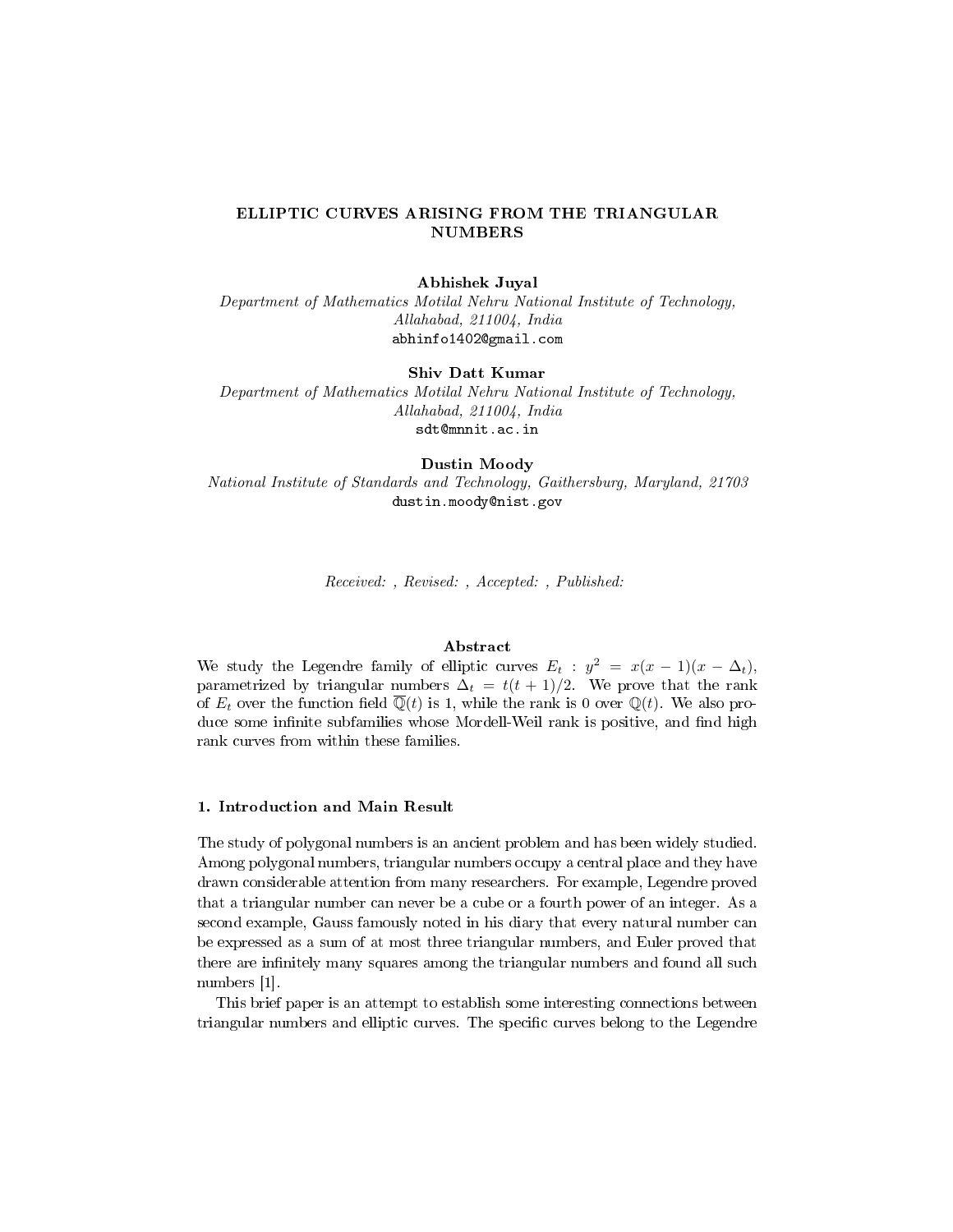family (see definition below), and are parameterized by triangular numbers. In this context, we first begin with a brief review. Let  $\Delta_t$  be the  $t^{th}$  triangular number, which is defined as the sum of the first  $t$  natural numbers:

$$
\Delta_t = 1 + 2 + 3 + \dots + t = \frac{t(t+1)}{2}.
$$

For any field k with char(k)  $\neq 2$ , an elliptic curve in Legendre form is one given by the equation

$$
y^2 = x(x-1)(x - \lambda),
$$

for some  $\lambda \in k$ , with  $\lambda \neq 0, 1$ . A Legendre curve always has three rational points of order two, namely the points  $(0, 0), (1, 0)$ , and  $(\lambda, 0)$ . Conversely, any elliptic curve  $E/k$  which has three rational points of order two can be given by an elliptic curve of the form  $y^2 = x(x - \alpha)(x - \beta)$  with  $\alpha, \beta \in k^*$ . Investigating the possible transformations ([18, III, Sect. 1]) yields that  $E$  is isomorphic to a curve in Legendre form if and only if at least one of  $\pm \alpha$ ,  $\pm \beta$ ,  $\pm (\alpha - \beta)$  is a square in  $k^*$ .

Over the years, several authors have given considerable effort to study the ranks of certain families of Legendre curves with connections to other interesting areas. In [8], the authors showed that there exist infinitely many Pythagorean triples  $(a, b, c)$ for which the rank of the family

$$
E_{a,b}: y^2 = x(x - a^2)(x - b^2),
$$

is positive. Naskrecki, Izadi, and Nabardi continued in this line and showed constructions of families with rank at least two [7, 10]. Other researchers have looked at congruent number curves [4, 12, 13], or families of Legendre curves associated to Heron and Brahmagupta quadrilaterals [5, 6]. It is conjectured that there exist elliptic curves with arbitrarily high rank, although the highest known rank is 28. On the other hand, it has also been conjectured that the rank is absolutely bounded, with only finitely many elliptic curves of rank greater than  $21$  [11]. Restricting to Legendre curves, the record is 15 for an individual curve and 8 for an infinite family (all these records are due to Elkies [2, 3]).

We will set  $\lambda = \Delta_t$ , and define the main object of study as the family of elliptic curves

$$
E_t: y^2 = x(x-1)(x - t(t+1)/2),
$$

parametrized by the triangular numbers. We extend the definition of  $\Delta_t$  to allow for rational values of  $t$ . As far as we can tell, this is the first time triangular numbers have been used to define a family of elliptic curves. Other papers relating triangular numbers and elliptic curves have tended to prove properties about triangular numbers using elliptic curve techniques [1].

The main result of this paper is the following. Our approach is similar to [20].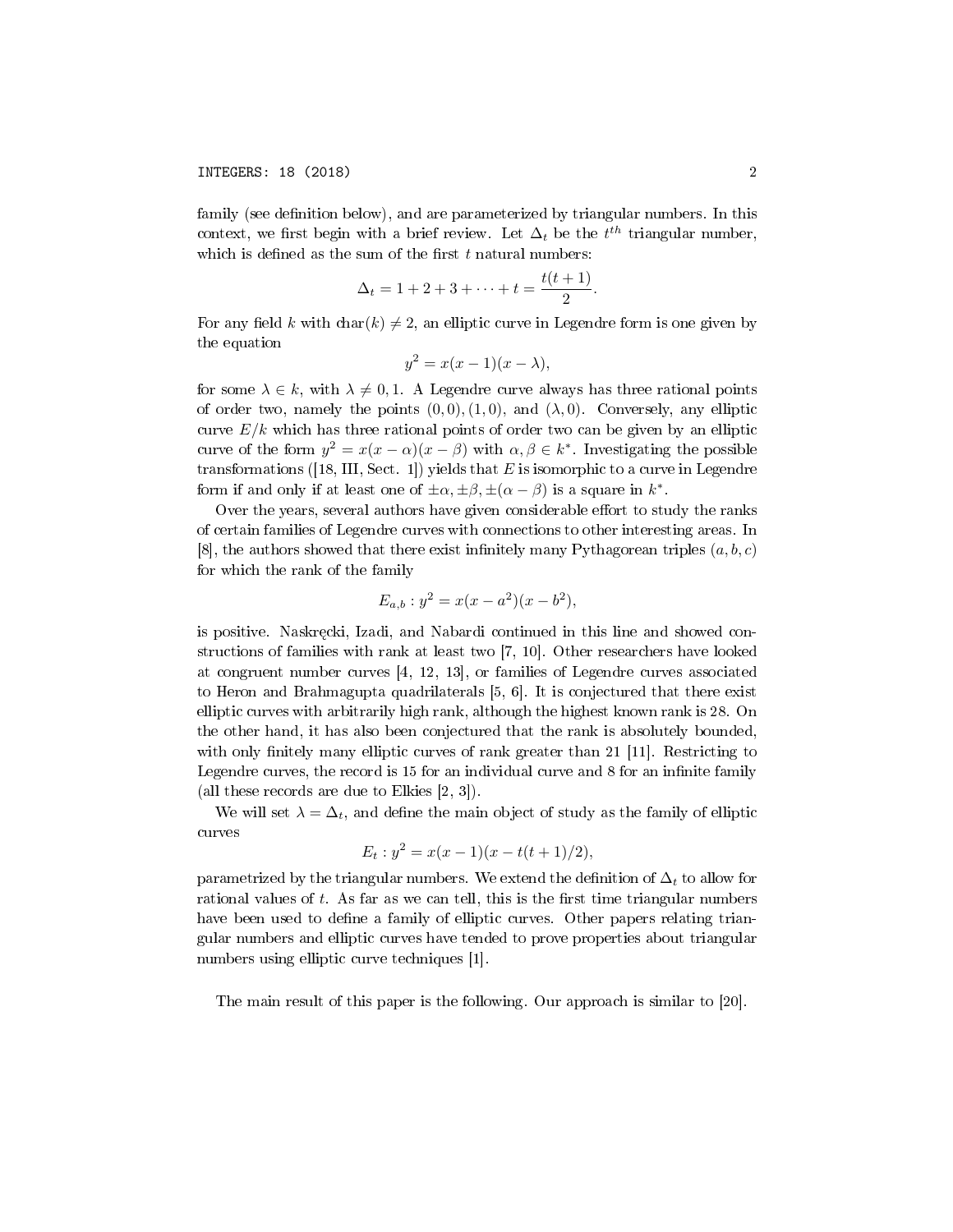**Theorem 1.** Let  $E_t$  be an elliptic curve over  $\mathbb{Q}(t)$  given by the equation

$$
E_t: y^2 = x(x-1)(x - t(t+1)/2).
$$

Then

- (i) The associated elliptic surface (denoted  $\mathcal{E}$ ) is rational.
- (ii) The rank of  $E_t(\overline{Q}(t))$  is 1, with  $(x, y) = (-t/2, t(t+2)/(2\sqrt{-2}))$  being a generator of the free part of the group  $E_t(\overline{\mathbb{Q}}(t))$ .
- (iii) The rank of  $E_t(\mathbb{Q}(t)) = 0$ .
- (iv) The torsion subgroup of  $E_t(\mathbb{Q}(t))$  is isomorphic to  $\mathbb{Z}_2 \times \mathbb{Z}_2$ .

In Section 2, we will introduce the notion of elliptic surfaces and certain results necessary for the proof of Theorem 1. We then give the detailed proof of Theorem 1 in Section 3, and construct infinite families of the curves  $E_t$  with positive rank in Section 4. We conclude in Section 5 by giving some examples of specific curves  $E_t$ with high rank, and end with directions for further study.

## 2. Elliptic Surfaces

**Definition.** Let  $C$  be a smooth, irreducible projective curve over an algebraically closed field k. An elliptic surface over C is a pair  $(S, f)$ , where S is a smooth, irreducible, projective surface over k, and  $f : S \longrightarrow C$  is a relatively minimal elliptic fibration having a singular fiber and a zero section. We often write  $f: S \longrightarrow C$  to denote the elliptic surface  $(S, f)$  over C.

Let  $k(C)$  denote the function field of the curve C. Given an elliptic curve E over k(C), one can associate an elliptic surface  $f : \mathcal{E} \longrightarrow C$  with generic fiber E, the existence and uniqueness of which is guaranteed by the work of Kodaira and Néron. This elliptic surface is known as the Kodaira-Néron model of the elliptic curve E over  $k(C)$ .

Given that all the relevant results needed to prove our main theorem are well known, we just give their statements and omit their proofs.

**Theorem 2** (Corollary 2.2, [14]). Let  $(S, f)$  be an elliptic surface over C. The Néron-Severi group, denoted  $NS(S)$ , is finitely generated and torsion-free.

Recall the classical Shioda-Tate formula.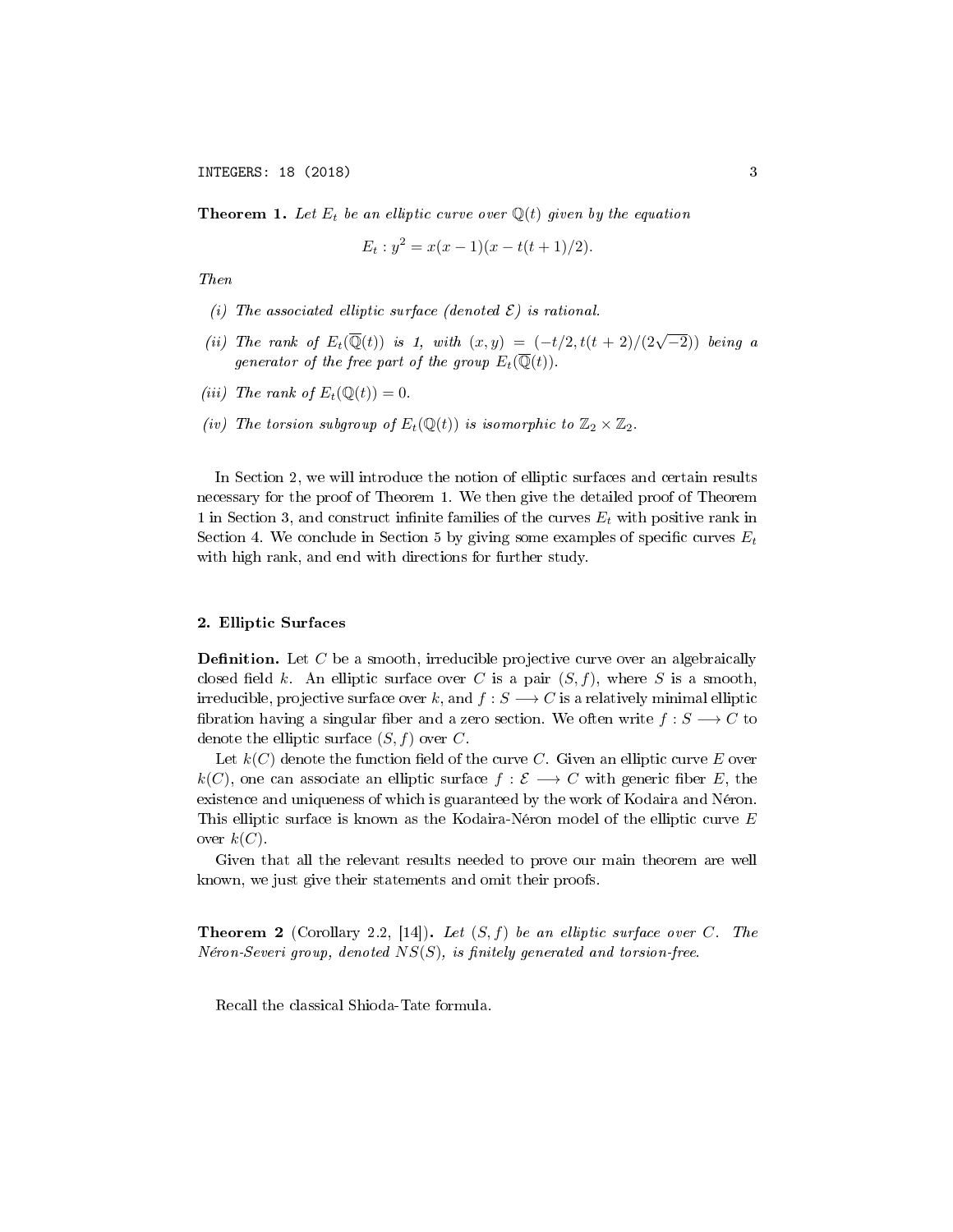**Theorem 3** (Corollary 5.3, [14]). Let  $(S, f)$  be an elliptic surface over C. For each point v of C having singular fiber, let  $m_v$  denote the number of components of the singular fiber above v. Let  $E$  denote the generic fiber of  $S$ . The rank of the Néron-Severi group of S, denoted  $\rho(S)$ , can be obtained from the equality

$$
\rho(S) = \text{rank } E(k(C)) + 2 + \sum_{v} (m_v - 1),
$$

where the summation ranges over the the points of  $C$  under singular fibers.

We also need the following lemma.

**Lemma 1** (Theorem IV.8.2, [19] and Corollary 7.5, [15]). Let E be an elliptic curve over  $\overline{\mathbb{Q}}(t)$ . Let  $\Sigma \subset \mathbb{P}^1(\overline{\mathbb{Q}}(t))$  be the set of points of bad reduction of E. Let  $G(F_v)$ denote the group generated by simple components of the fiber  $F_v$  at  $v \in \Sigma$ . There exists an injective homomorphism

$$
\phi: E(\overline{\mathbb{Q}}(t))_{tors} \longrightarrow \prod_{v \in \Sigma} G(F_v).
$$

If  $F_v$  is of multiplicative type  $I_n$  in Kodaira notation, the corresponding group is  $\mathbb{Z}/n\mathbb{Z}$ . If  $F_v$  is of additive type  $I_{2n}^*$ , the group is  $(\mathbb{Z}/2\mathbb{Z})^2$ .

#### 3. Proof of Main Theorem

In this section, we give the proof of Theorem 1.

*Proof.* The elliptic curve  $E_t$  over  $\mathbb{Q}(t)$  can be written in short Weierstrass form as

$$
y^2 = x^3 + A(t)x + B(t),
$$

where

$$
A(t) = -\frac{4}{3}(t^4 + 2t^3 - t^2 - 2t + 4),
$$
  
\n
$$
B(t) = -\frac{16}{27}(t^6 + 3t^5 - 5t^3 - 9t^2 - 6t + 8).
$$

The discriminant of  $E_t$  is given by

 $\Delta(t) = -256t^2(t-1)^2(t+1)^2(t+2)^2$ .

We now prove each of the parts of the theorem.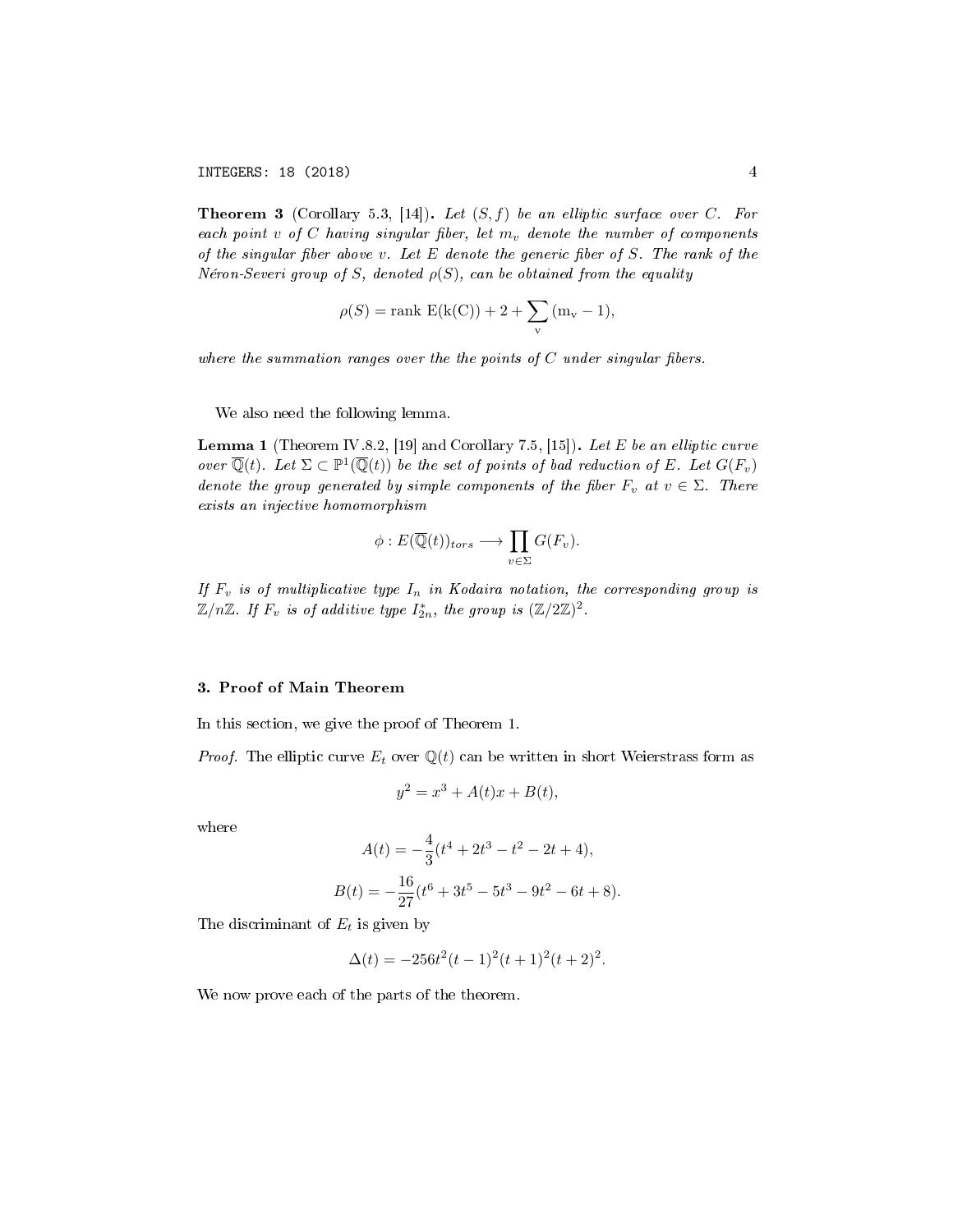(i) Given an elliptic curve

$$
y^{2} + a_{1}(t)xy + a_{3}(t)y = x^{3} + a_{2}(t)x^{2} + a_{4}(t)x + a_{6}(t)
$$

over  $\mathbb{Q}(t)$  in long Weierstrass form, we know from [14, Equation 10.14] that if  $deg(a_i(t)) \leq i$  for each i, then the associated elliptic surface  $\mathcal E$  is rational. In our case, since  $deg(A(t)) = 4$  and  $deg(B(t)) = 6$ , therefore the underlying elliptic surface is rational.

(ii) From the expression of the discriminant of  $E_t$ , we see that  $E_t$  has singular fibers at the values  $t = 0, -2, \pm 1$ , and  $\infty$ . We determine the numbers  $m_v$ , of irreducible components of the fiber over  $v$ , from Kodaira types of singular fibers  $[9, \, \arcsin 4]$ :

| $\mathbf{v}$ | coefficients   |                |                     |              |         |
|--------------|----------------|----------------|---------------------|--------------|---------|
|              | $ord_{t=v}(A)$ | $ord_{t=v}(B)$ | $ord_{t=v}(\Delta)$ | Kodaira type | $m_v-1$ |
|              |                |                |                     |              |         |
|              |                |                |                     |              |         |
|              |                |                |                     |              |         |
|              |                |                |                     |              |         |
|              |                |                |                     |              |         |

Since  $\mathcal E$  is a rational surface, we have  $\rho(\mathcal E)=10$ . Thus by Theorem (3) we get,

$$
10 = \mathrm{rank} \ E_t(\overline{\mathbb{Q}}(t)) + 2 + 1 + 1 + 1 + 1 + 3,
$$

and hence rank  $E_t(\overline{Q}(t)) = 1$ .

The group  $E_t(\overline{Q}(t))$  is generated with the points of the form  $(a_2T^2 + a_1T +$  $a_0, b_3T^3 + b_2T^2 + b_1T + b_0$ ,  $a_i, b_i \in \overline{\mathbb{Q}}$  (see [14, Equation 10.14]). A straightforward calculation shows that the point  $P = (-t/2, t(t+2)/(2\sqrt{-2}))$  is a generator of  $E_t(\overline{\mathbb{Q}}(t))$ .

(iii) The proof of this part follows the idea in Corollary 6.3 of [10]. Since rank  $E_t(\overline{\mathbb{Q}}(t)) =$ 1, then necessarily rank  $E_t(\mathbb{Q}(t)) \leq 1$ . We claim that rank  $E_t(\mathbb{Q}(t)) = 0$ . On the contrary, assume that rank  $E_t(\mathbb{Q}(t)) = 1$ . Then  $H = E_t(\mathbb{Q}(t))$  is a finite indexed subgroup of  $G = E_t(\overline{\mathbb{Q}}(t))$ , and  $G_{\mathbb{Q}} = H_{\mathbb{Q}}$ , where  $G_{\mathbb{Q}} = G \otimes_{\mathbb{Z}} \mathbb{Q}$  and  $H_{\mathbb{Q}} = H \otimes_{\mathbb{Z}} \mathbb{Q}$  are one dimensional vector spaces over  $\mathbb{Q}$ .

We have a canonical Galois representation

$$
\rho: \operatorname{Gal}(\overline{\mathbb{Q}}/\mathbb{Q}) \longrightarrow G^{\times}_{\mathbb{O}} = \operatorname{Aut}(G_{\mathbb{Q}})
$$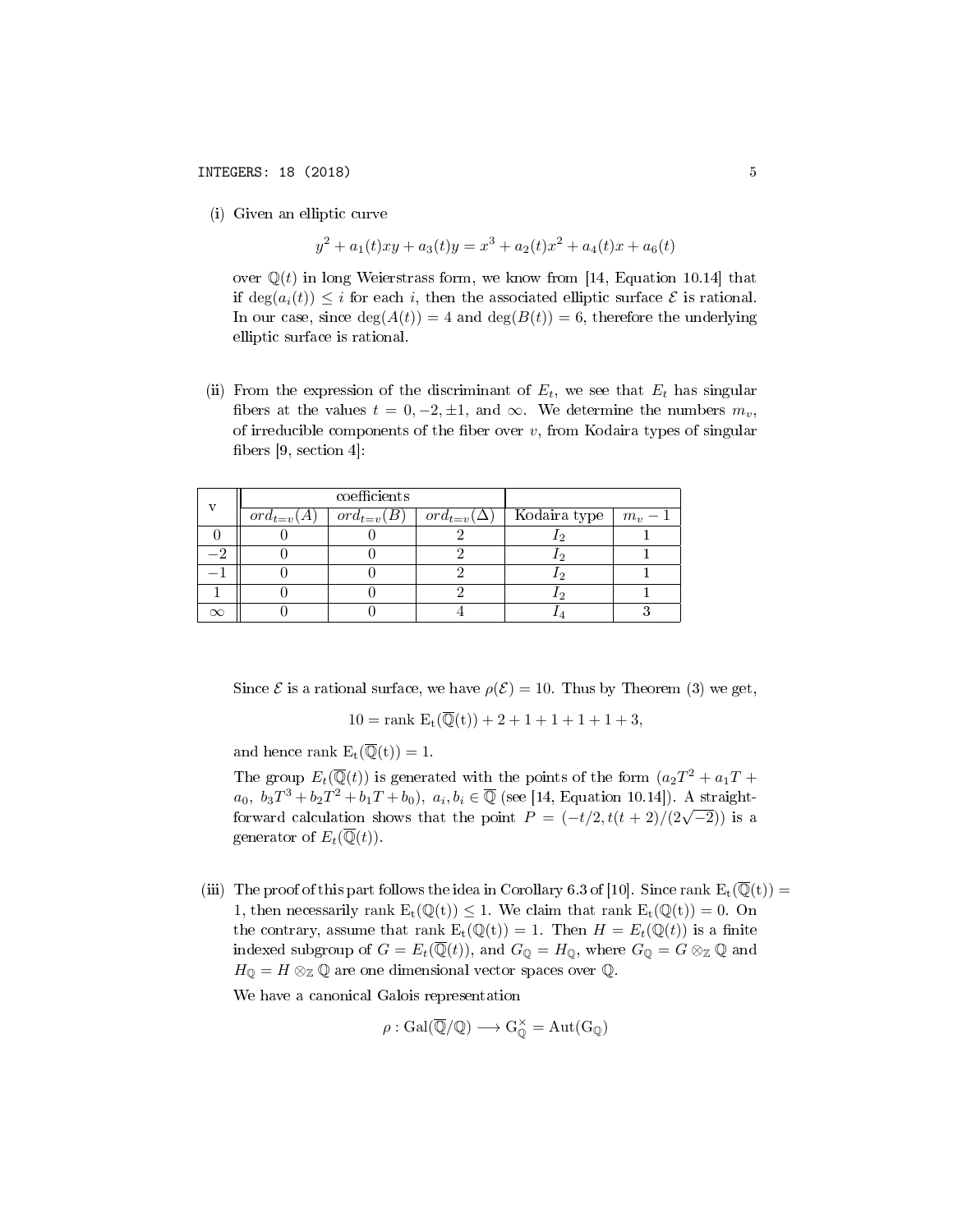which is defined as follows. For any  $\sigma \in \text{Gal}(\overline{\mathbb{Q}}/\mathbb{Q})$  and  $g \in G$ , we define  $\sigma(q\otimes 1) = \sigma(q)\otimes 1$ , where  $\sigma(q)$  is obtained by the action of  $\sigma$  on the coefficients of rational functions in the coordinates of g. Let  $\sigma \in \text{Gal}(\overline{\mathbb{Q}}/\mathbb{Q})$  be the element such that  $\sigma(\sqrt{-1}) = -\sqrt{-1}$  and  $\sigma(\sqrt{2}) = \sqrt{2}$ . Then we get  $\sigma(P \otimes 1) =$  $-(P \otimes 1)$ . Therefore  $\rho$  is a non-trivial character of Gal( $\overline{\mathbb{Q}}/\mathbb{Q}$ ). Clearly  $\rho$  acts trivially on  $H_{\mathbb{Q}}$  which is a contradiction as  $G_{\mathbb{Q}} = H_{\mathbb{Q}}$ .

(iv) By Lemma 1 and the table in the proof of (ii) above, we see that the torsion subgroup of  $E_t(\overline{\mathbb{Q}}(t))$  is embedded in  $\mathbb{Z}_2 \times \mathbb{Z}_2 \times \mathbb{Z}_2 \times \mathbb{Z}_2 \times \mathbb{Z}_4$ . From the well-known specialization theorem [19], the specialization homomorphism is injective on the torsion. Specializing at  $t = 3$ , the curve is  $E_3 : y^2 = x^3$  –  $7x^2 + 6x$ . The torsion group of  $E_3$  is easily computed to be  $\mathbb{Z}_2 \times \mathbb{Z}_2$ . We have exactly three 2-torsion points, namely  $(0,0), (1,0)$  and  $(t(t+1)/2, 0)$ , on the elliptic curve  $E_t$ . Since these 2-torsion points are also the points of  $E_t(\mathbb{Q}(t)),$ it implies that  $E_t(\mathbb{Q}(t))_{tors} = \mathbb{Z}_2 \times \mathbb{Z}_2$ .

#### 4. Infinite families with positive rank

#### 4.1. Rank 1 families

In this section we construct infinite families of the curve  $E_t$  which have positive rank. We first construct a couple of subfamilies of rank (at least) 1, followed by a family with rank (at least) 2.

In order to construct a subfamily of rank one, we consider the right hand side of the curve  $y^2 = x(x-1)(x-t(t+1)/2)$  as a polynomial in t. The coefficient of  $t^2$ is  $-x(x-1)/2$ . Putting

$$
-x(x-1)/2 = m^2,
$$

we can rewrite the equation  $E_t$  as  $(y - mt)(y + mt) = m^2t - 2m^2x$ . Now writing  $y-mt = p$ , we get  $p(y+mt) = m^2t-2m^2x$ . These two equations may be considered as two linear equations in  $y$  and  $t$ , and solving we find

$$
t=\frac{p^2+2m^2x}{m(m-2pm)}, \ \ y=\frac{-p^2+2m^2x+pm}{m-2p}.
$$

We divide both the numerator and denominators by  $m^2$ , and setting  $p/m = g$ ,  $x =$  $2/(h^2 + 2)$ , and  $m = h/(h^2 + 2)$ , we obtain

$$
t(g, h) = -\frac{(h^2g^2 + 2g^2 + 4)}{(h^2 + 2)(2g - 1)},
$$

 $\Box$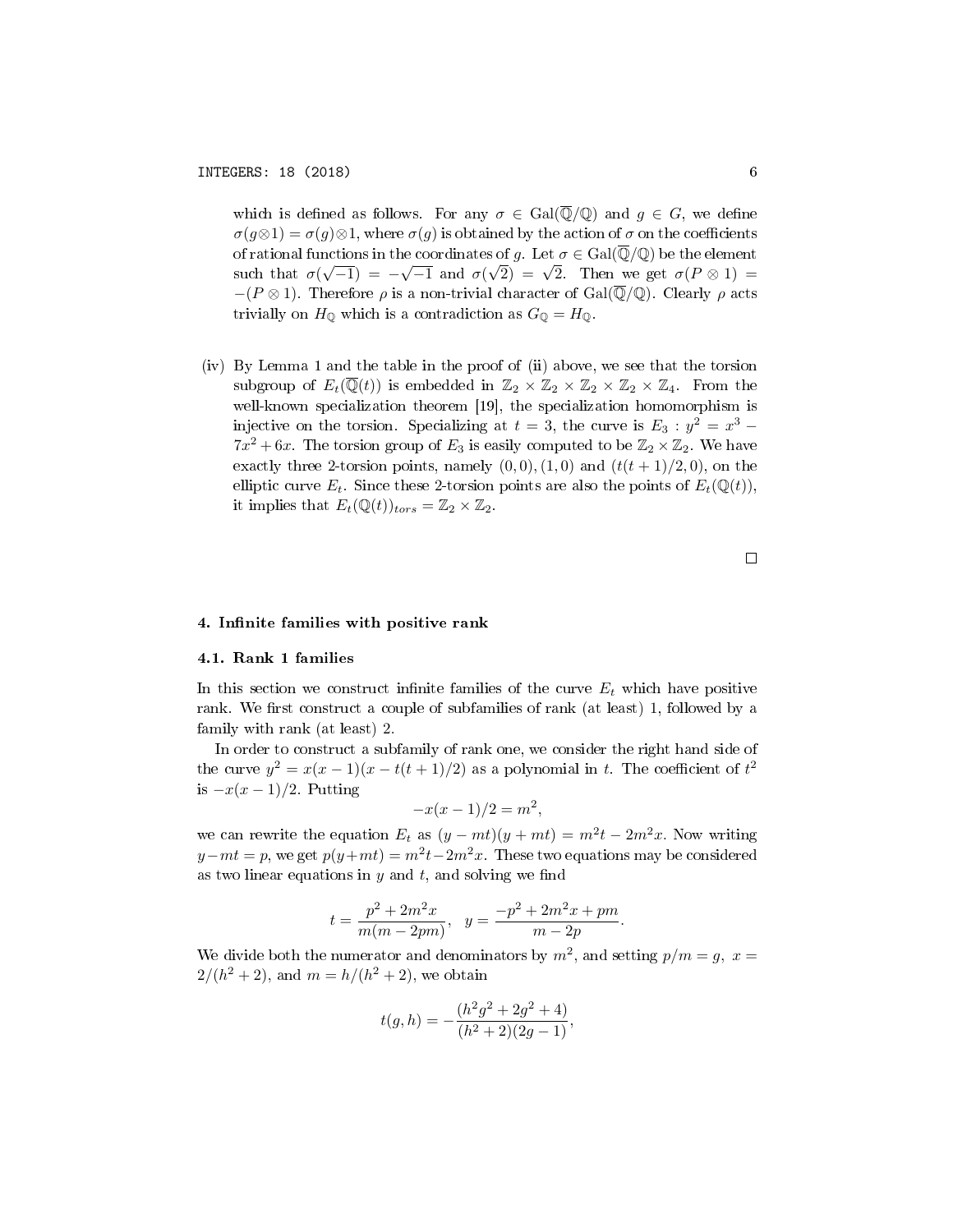for which the point

$$
(x,y) = \left(\frac{2}{h^2+2}, \frac{h(h^2g^2 - gh^2 + 2g^2 - 2g - 4)}{(h^2+2)^2(2g-1)}\right)
$$

always lies on the elliptic curve

$$
y^2 = x(x-1)(x - t(g,h)(t(g,h) + 1)/2).
$$

Specialization at  $(g, h) = (1, 1)$  yields the curve  $E_{t(1,1)}$ :  $y^2 = x^3 - \frac{23}{9}x^2 + \frac{14}{9}x$ , which has rank 1 over  $\mathbb{Q}$ , with the point  $(2/3, -4/9)$  of infinite order. Since the specialization map [19, Theorem 11.4] is a homomorphism, this implies that the rank of the curve is at least 1 over  $\mathbb{Q}(q, h)$ .

It is not hard to find other families with rank at least one. For example, if we set  $t = 4/(m^2 + 2)$ , then the point with x-coordinate  $t + 1$  is rational and has infinite order. Similarly, setting  $t = (m^2 + 1152)/(8m^2 + 1024)$ , or  $t = (6 - 3m^2)/(m^2 + 2)$ yields curves with a point of infinite order given by the x-coordinate  $x = t - 1/8$ ,  $x = t + 3$  respectively. For a more general construction, setting

$$
t = \frac{(2c-1)m^2 + 2c}{m^2 + 2c^2}
$$

then the point with x-coordinate  $x = ct$  will be rational and have infinite order.

#### 4.2. A subfamily of rank two

To construct a family with rank (at least) two, we begin by forcing the point with x-coordinate  $x = -2t - 2$  to be rational. This requires that the expression  $-(t +$  $4(2t+3)$  be square. We can parameterize

$$
t=-\frac{4m^2+3}{m^2+2},
$$

to ensure the expression is square. It can be checked that this point has infinite order via specialization. We then try to increase the rank by forcing the point with x-coordinate  $x = (t+4)/5$  to be rational. Some simple algebra shows this condition is equivalent to requiring that  $(12m^2 - 1)/2$  is square. We therefore set

$$
m = -\frac{k^2 + 8k + 24}{2k^2 - 48}.
$$

Substituting back in, we find that

$$
t = -16 \frac{k^4 + 4k^3 - 8k^2 + 96k + 576}{(9k^2 + 88k + 216)(k^2 - 8k + 24)},
$$

with the two points having x-coordinates  $x_1(t) = -2t - 2$  and  $x_2(t) = (t + 4)/5$ .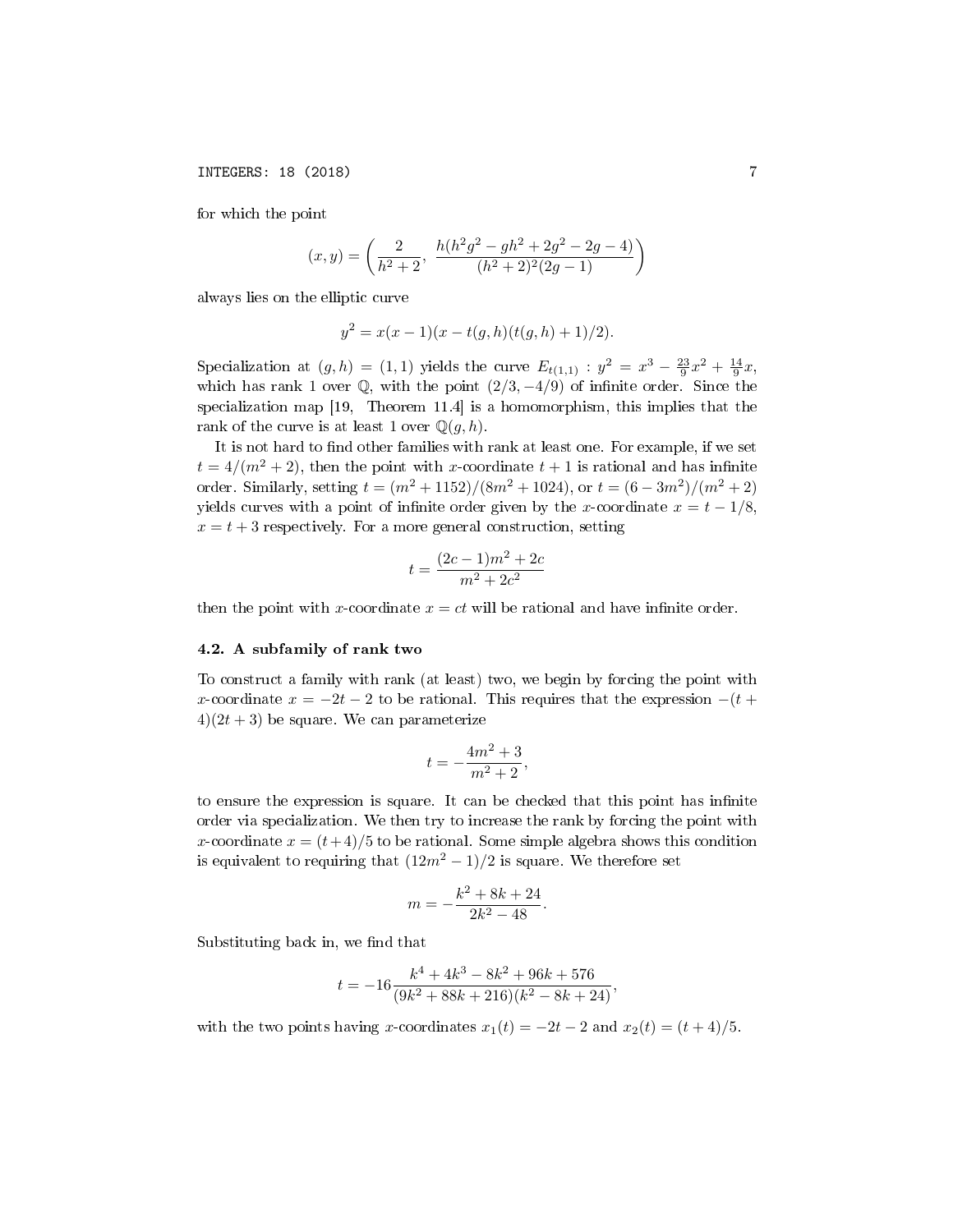6 It is easy to show via specialization that these points are independent and have infinite order. Indeed, for  $k = 4$  then  $t = -336/89$ , with points  $P_1$  $(494/89, 22230/7921)$  and  $P_2 = (4/89, 3740/7921)$ . As verified by SAGE [21], both  $P_1$  and  $P_2$  have infinite order (which is easy to see since the torsion group is  $\mathbb{Z}_2\times\mathbb{Z}_2$ ). The determinant of the height pairing matrix for  $P_1$  and  $P_2$  is 6.94053525377041  $\neq$  0, which implies the points are independent. In fact, the curve  $E_t$  has rank 2, and  $P_1$ and  $P_2$  can be shown to be generators. We thus have constructed an infinite family with rank (at least) two.

It is possible to construct other families with rank (at least) 2 by using the above technique, with different  $x$ -coordinates. We note that we attempted to find a rank 3 subfamily, but were unsuccessful.

## 5. Examples of Elliptic Curves of High Rank

We searched for curves with high rank, and were able to find some elliptic curves of rank 6 in the family  $E_t$ . We use the sieving method based on Mestre-Nagao sums ([16], [17]). Let  $E/\mathbb{Q}$  be an elliptic curve, and p be a prime. Set  $a_p = a_p(E)$  $p+1-|E(\mathbf{F}_p)|$ . Given a fixed integer N, the Mestre-Nagao sum is defined by

$$
S(N, E) = \sum_{\text{primes } p \le N} \left( 1 - \frac{p-1}{|E(\mathbf{F_p})|} \right) \log(p) = \sum_{\text{primes } p \le N} \frac{-a_p + 2}{p + 1 - a_p} \log(p).
$$

It has been conjectured that in general, larger values of  $S(N, E)$  tend to correspond to curves with high rank. Provided N is not too large,  $S(N, E)$  can be calculated using SAGE [21].

Searching through the curves  $E_t$  with  $t = t_1/t_2$  with  $-10000 \le t_1 \le 10000, 1 \le$  $t_2 \le 10000$ , we found that for the curves with  $S(523, E) > 20$ , the rank was frequently 3 or 4. In the above range, we found only one curve with rank 6, which occurred for  $t = 2961/3116$ . Concretely, the elliptic curve

$$
y^2 = x^3 - 74825818x^2 + 1397695377085056x,
$$

which has generators:

 $P_1 = (39037824, 4879728000),$ 

 $P_2 = (86307147531/2209, 549837626486445/103823),$ 

 $P_3 = (139324262094/3481, 2843260991496900/205379),$ 

 $P_4 = (1023658496/25, 2586273190144/125),$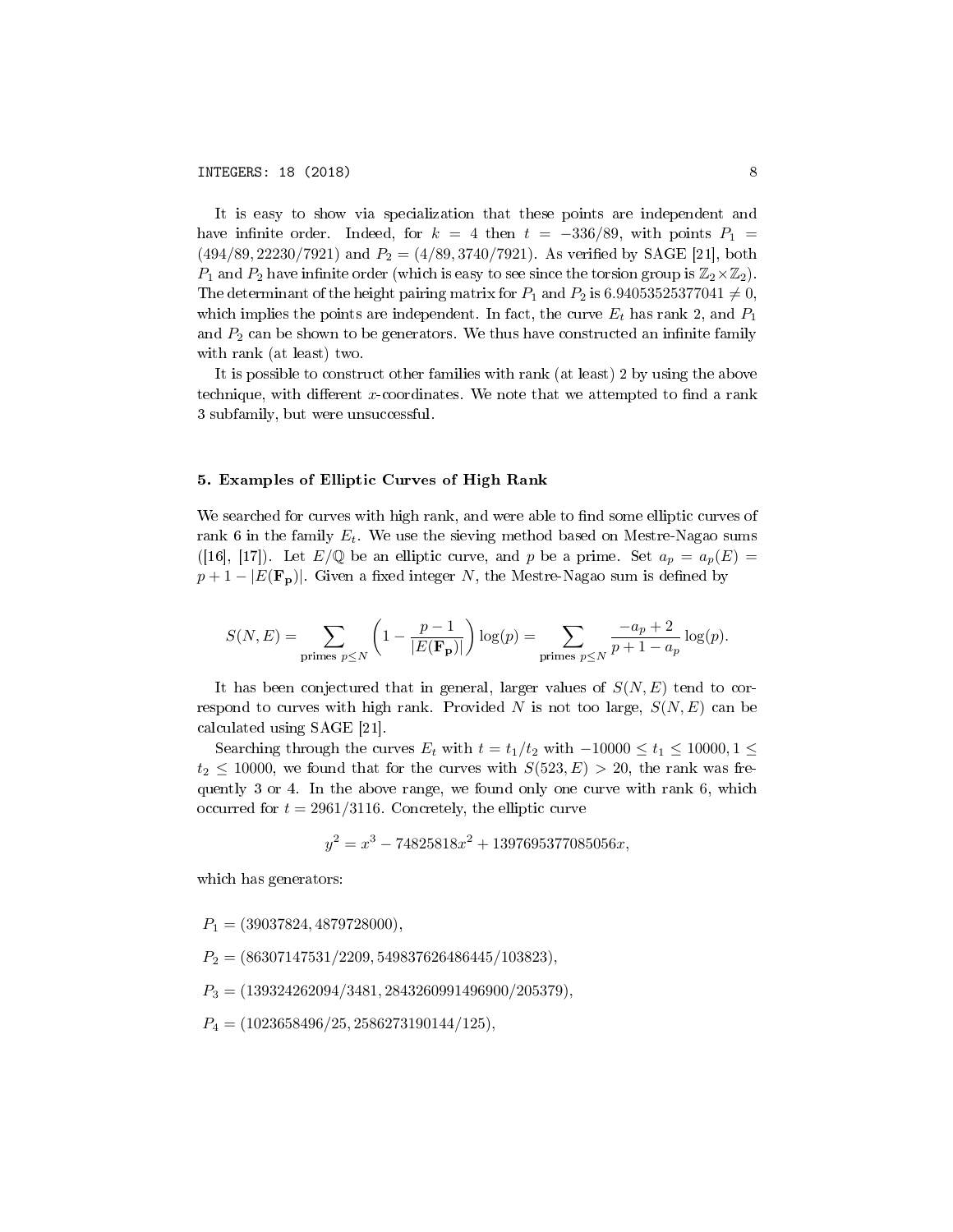$P_5 = (1364049981504/32041, 185551816648665600/5735339),$ 

 $P_6 = (45163475, 51198909265).$ 

There were several values of  $t = t_1/t_2$  which correspond to curves  $E_t$  which have rank 5. See Table 1 below.

|      | Table 1:                                                                                                                                                                                                                                                                                                                       |  |  |  |  |
|------|--------------------------------------------------------------------------------------------------------------------------------------------------------------------------------------------------------------------------------------------------------------------------------------------------------------------------------|--|--|--|--|
| rank | $t = t_1/t_2$                                                                                                                                                                                                                                                                                                                  |  |  |  |  |
| 5    | 324/965, 1572/1390, 1602/935, 1696/801, 1984/619,<br>1142/2192, 1360/2043, 1558/1771, 1817/3029, 2135/2614,<br>2143/3034, 2408/3005, 2578/2761, 2631/2255, 2697/2910,<br>2817/2712, 3048/2345, 5057/5215, 5156/5522, 5232/5597,<br>5394/5820, 5634/5424, 5635/5289, 5178/6806, 5331/6499,<br>2512/1513, 5081/3497, 10177/6255. |  |  |  |  |

We similarly searched the other families given in Section 4. For the rank 1 family, we did not find any additional rank 5 or 6 curves. For the family described in Section 4.2, we found curves of rank 5 for  $k = -23/12, -15/7$  (corresponding to  $t = -115438864/71696361$  and  $-1345744/838881$ , and rank 6 for  $k = 20,7/3$ (corresponding to  $t = -47824/23001$  and  $= -1084624/410601$  respectively).

## 6. Conclusion

One can easily prove that a similar result is true for any polygonal number. If  $s$  is the number of sides in a polygon, the formula for the  $n^{th}$  s-gonal number  $P(s, n)$  is

$$
P(s, n) = (s - 2)\frac{n(n - 1)}{2} + n.
$$

The case  $s = 2$  corresponds to Legendre curves, while the case  $s = 3$  are the triangular number curves treated in this paper. When  $s = 4$ , then  $P(4, n) = n^2$ , with the related curve family  $y^2 = x(x-1)(x-n^2)$  closely related to the works mentioned earlier involving Pythagorean triples [7], [8], [10]. It would be interesting to further examine the elliptic curves that arise from other polygonal numbers.

Acknowledgement. The authors would like to thank the referee for carefully reading the paper and for their helpful comments. The first author sincerely thanks Prof. Andrew Bremner and Pradeep Das for some fruitful discussion and Prof. Ajai Choudhry for his help in getting the parametrization used to construct the first subfamily of rank 1. The first author also thanks the Harish-Chandra Research Institute, Allahabad, for providing research facilities to pursue his research work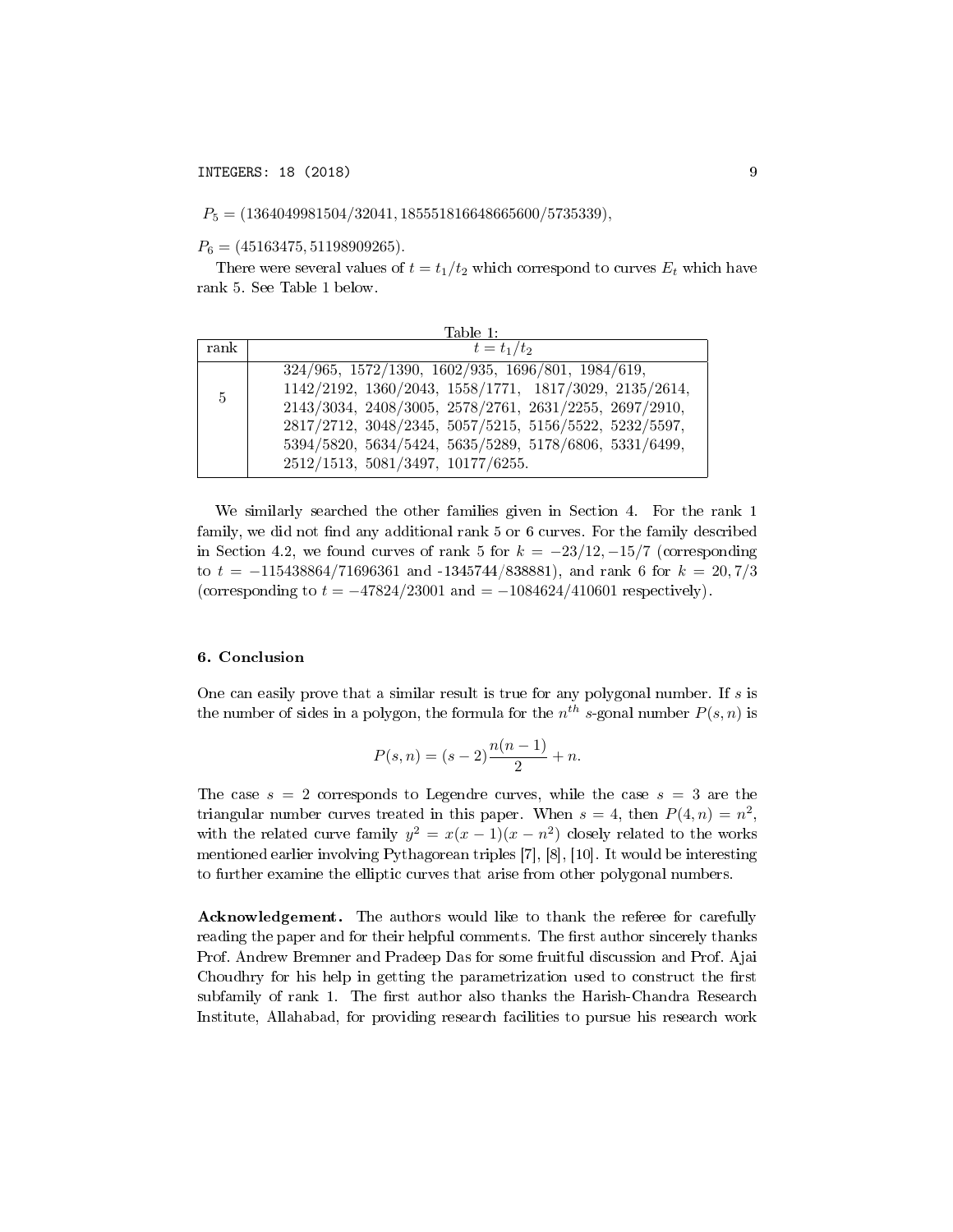and is indebted to his co-supervisor Prof. Kalyan Chakraborty for his continuous support and encouragement.

#### References

- [1] J. S. Chahal, and J. Top, Triangular numbers and elliptic curves, Rocky Mountain J. of Math.,  $(26)$  3,  $(1996)$ , 937-949.
- [2] A. Dujella, High rank elliptic curves with prescribed torsion, http://web. math.hr/ duje/tors/tors.html (accessed January 2018)
- [3] A. Dujella, Infinite families of elliptic curves with high rank and prescribed torsion, https://web.math.pmf.unizg.hr/ duje/tors/generic.html (accessed January 2018)
- [4] A. Dujella, A. S. Janfada and S. Salami, A search for high rank congruent number elliptic curves, J. Integer Seq., 12 (2009), Article 09.5.8.
- [5] F. Izadi, F. Khoshnam, D. Moody, Heron Quadrilaterals via Elliptic Curves, Rocky Mountain J. of Math., 47 (4), (2017) 1227-1258.
- [6] F. Izadi, F. Khoshnam, D. Moody, A. S. Zargar, Elliptic curves arising from Brahmagupta quadrilaterals, Bull. Aust. Math. Soc. 90 (01) (2014) 47-56.
- [7] Farzali Izadi, Kamran Nabardi, Elliptic curves and Pythagorean triples, European journal of pure and applied mathematics, 7 2, (2014), 131-139.
- [8] F. A. Izadi, K. Nabardi and F. Khoshnam, A new family of elliptic curves with positive rank arising from Pythagorean triples, ArXiv e-prints (2010), arXiv:1012.5837v4.
- [9] R. Miranda, An overview of algebraic surfaces, in: Algebraic Geometry (Ankara,1995)", Lecture Notes in Pure and Appl. Math. 193, Dekker, New York, 1997, 197-217.
- [10] B. Naskręcki, Mordell-weil ranks of families of elliptic curves associated to Pythagorean triples, Acta Arithmetica  $160: (2013), 159-183.$
- [11] J. Park, B. Poonen, J. Voight and M. M. Wood, A heuristic for boundedness of ranks of elliptic curves, ArXiv e-prints (2017), arXiv:1602.01431v2.
- [12] N. F. Rogers, Rank computations for the congruent number elliptic curves. Exp. Math. 9, (2000), no. 4, 591-594.
- [13] K. Rubin, and A. Silverberg, Rank Frequencies for Quadratic Twists of Elliptic Curves, Exp. Math. 10 (2001), no. 4, 559-569.